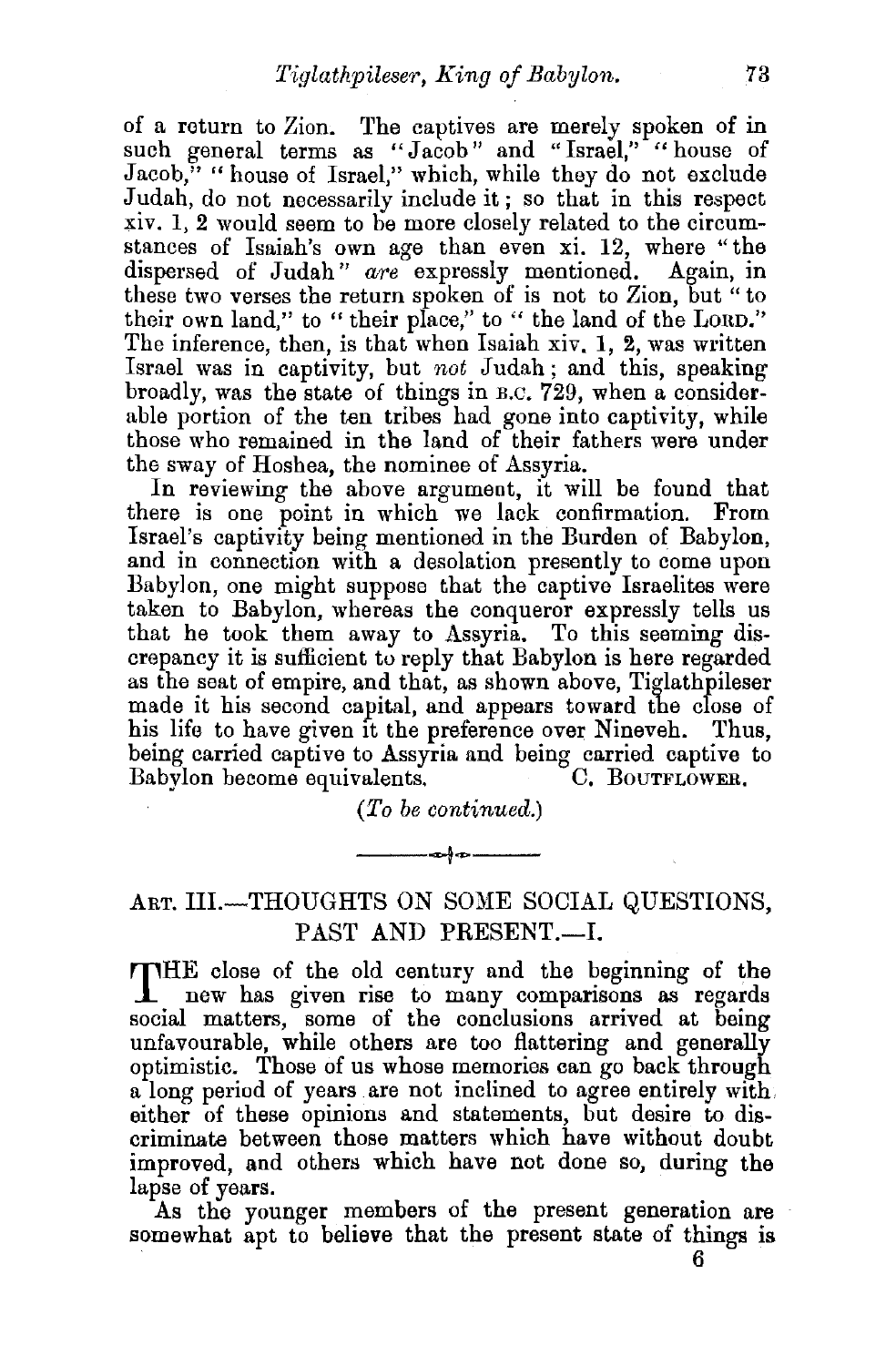mainly owing to their own exertions, and that little of it is due to the labours of the past, it may be well for them to learn some facts from those who have had a longer experience

than their own.<br>In considering Social questions, it is remarkable to find the unanimity with which the terms "apathy" and "indifference" are used with regard to them. This state of feeling is the case more especially in the country than in London, as I have reason to know from a residence in both, but everywhere it is the truth in greater or less degree ; evils, if known, are ignored, or considered to be hopeless, and beyond the reach of help, and what has always been, must still continue to be. That this is more especially true with regard to " intemperance " cannot be denied. That this apathy is to be found even in the "Great Council of the Nation" is surely a disappointing and undeniable fact, social questions and urgent reforms being too often postponed or laid aside year after year. The late Bishop of Durham says indeed truly, "There is no strong public feeling against the vices which are widely dominant among us—gambling, drunkenness, impurity. Till the conscience is enlightened and aroused, legislation must be ineffective."

But the most remarkable and striking instance of " apathy" is certainly shown by women, who shrink from the contemplation of unpleasant subjects and evils, and only too willingly shut their eyes to them, a disposition which, I cannot help remarking, is strongly supported by their male relatives, who are almost universally opposed to their knowledge of, or taking part in, any such matters. But I cannot help asking, will shutting our eyes and ears to all the evils which surround us ever eflect an improvement in them, or help to remove the terrible burden ? Having had experience of the poor in London and the country (though chiefly in the former), I am Jonfirmed in my opinion that the average poor in London have a higher standard of morality than the rural poor. I am, of course, not speaking of "wicked London" (as it was called by the late lamented Bishop), but of those working classes with whom I had to do in my ten years' work with a "Mothers' Meeting." Amongst the three hundred families visited by the Parochial Mission woman, she heard of only one instance of a girl having "gone wrong" ; and some years after I was told of another, which had come before the Guardians, as the girl applied for admission to the workhouse. I knew the family wel1, and the mother died during my residence in the parish, which probably might account for this sad circumstance. But perhaps the most remarkable part of it was the overwhelming sense of shame and disgrace felt by her family,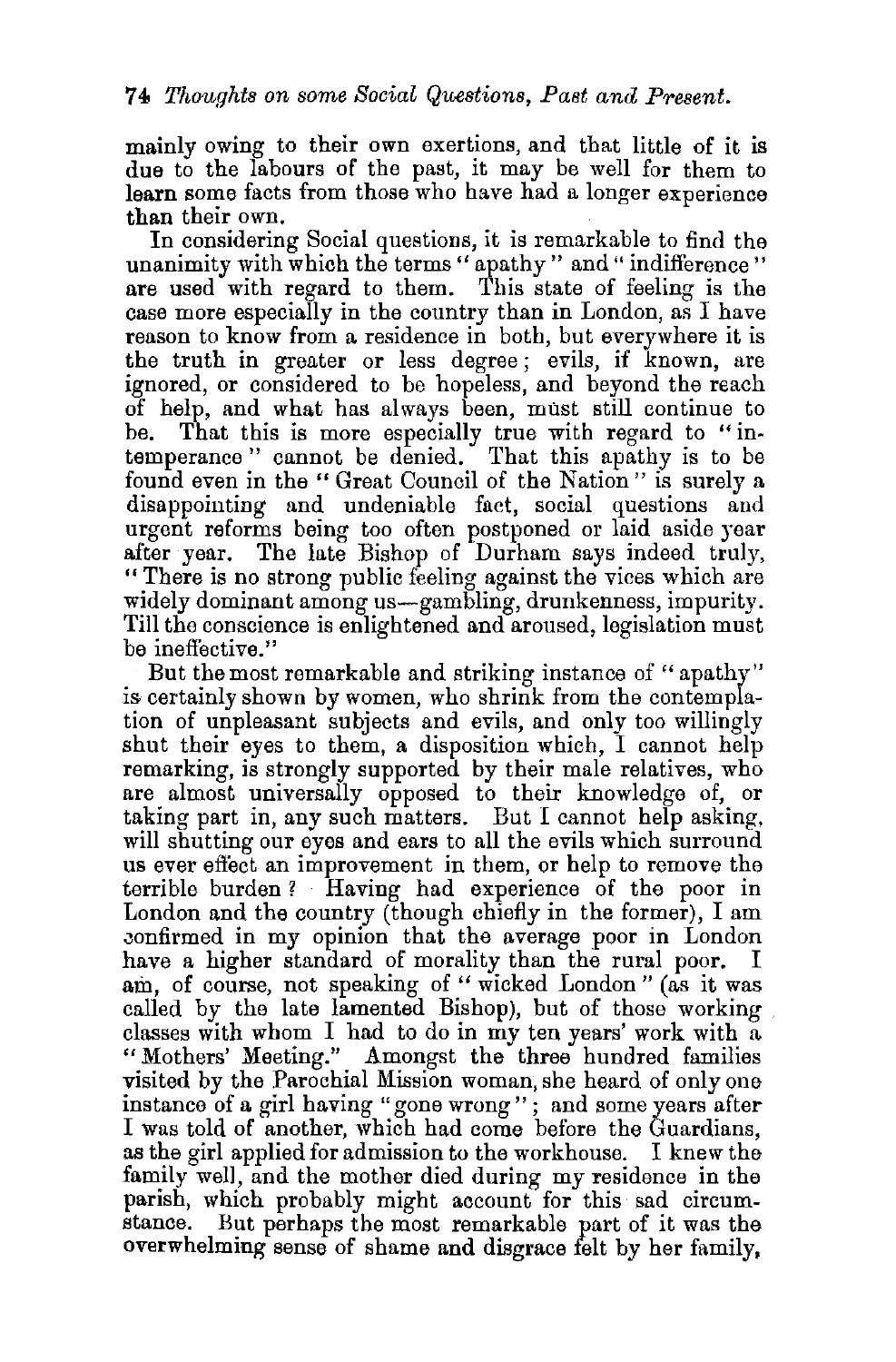and their earnest request to the Mission woman to keep it secret from their neighbours in the same locality, and even from the clergyman who had presented the girl for confirmation. Surely this is very different from what I heard in the country places in which I lived subsequently, where an absolute indifference seems to prevail as to all such occurrences, and

no shame is felt.<br>Looking at the state of things which exists not only in country villages, both in the North and South, but in the towns also, is it possible to say that we are satisfied with the results of our costly education in either Board, or Voluntary, Schools, as shown in the after-lives of the children, both boys and girls ? As I wish to give facts in support of my assertions, I cannot refrain from stating the following circumstances, however painful they may be. I have just heard of a country union in which a girl has been received for her second confinement at the age of sixteen ! About twenty-five such cases are admitted annually, many at the age of fifteen. The number as given in the Heport of the Workhouse Girls' Aid Committee of Kensington is no less than 100 in the year, and I will give the following extract from it: "The number of these women does not appear to be decreasing. In our larger unions it is estimated that 100 illegitimate children are born every year, so that, taking twelve only of the largest London workhouses, we have a total of 1,200 such births each year. This but represents a small proportion of the total number." What can the excellent committees referred to (which ought to be adopted in every workhouse) hope to be able to do in going to the root of this terrible evil ? They may well ask, "The problem is one of considerable magnitude. What means are available for stemming this vast tide of illegitimacy and pauperism?" And I may add, Who will answer this question ?

The chief social efforts of which I heard in country towns were for the support of Rescue Homes on a small scale, which seemed to me utterly inadequate, and merely palliative of results, instead of going to the root and causes of the evil they sought to remedy. As I have so often said before, during the last fifty years, but must repeat once more, it is of little use to remove the victims from temptations when it is perfectly certain that another band (for the supply will equal the demand) will immediately be forthcoming to take their place, and it must be obvious to everyone who has considered this sad subject that the only real and effective measures are such as are adopted by the White Cross League, and all those who maintain and uphold the fundamental law of one standard by which men and women are alike to be guided and ruled  $6 - 2$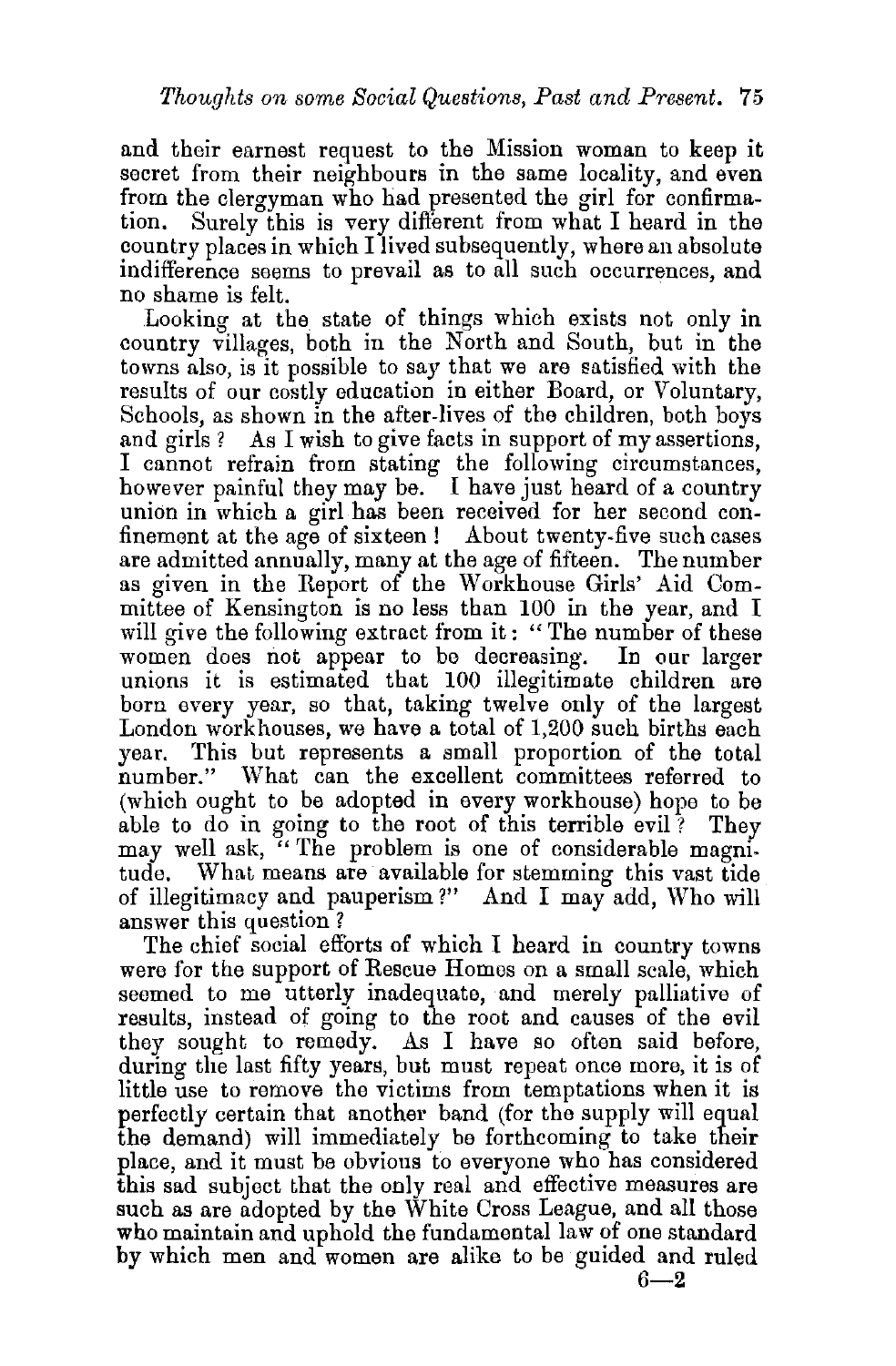and judged. I may add that the beginning of this only really effective movement is within my own recollection. A Northern Bishop says in his recent charge : " The low standard of public opinion on this subject, not alone in our own district, sometimes almost fills our hearts with despair. Unfaithfulness before marriage, and the light view of it as a sin against God. are among our greatest hindrances, and until all religious bodies set themselves, not only in word, but in practical discipline, against this all too prevalent sin, there will be no healthy public opinion created." That preventive measures are now being adopted in this and other departments of social work is a matter for sincere satisfaction and congratulation.

And here I cannot help asking another question as to the efficiency of our methods of education as regards practical, or, I might say, physical, results. It is impossible to believe but that a more direct teaching on the matters concerning life and health might be promoted in our schools. We read every year of the enormous mortality amongst little children, said to be caused mainly through unwholesome and unsuitable food; and this is traced to the ignorance of the parents. Can we doubt that many of the sad cases of invalids and cripples (of whom we are told there are no less than 1,800 in London alone) might be prevented or ameliorated by the teaching of the mothers of this class, not only in schools, but in after-life, by the Mothers' Meetings, now held everywhere. Again, as to the results of education in after-life, can we read without shame and horror the following fact ?-The Society for the Prevention of Cruelty to Children records that in one month 2,700 cases of neglect by starvation and ill-treatment were recorded, involving 7,648 individuals and 3,511 offenders!

While comparing the condition of country and London as regards morality, it is impossible to exclude the consideration of intemperance also ; and here, surely, we find the greatest amount of the "apathy" of which I have spoken. My experience showed this evil to be far more general, especially amongst the young of both sexes, in country towns than in London, and the number of public-houses far greater and more striking. In two or three towns that I could name, it was almost impossible to count them in driving through the streets, so numerous were they on either side; and when one old tumble-down or unattractive house was condemned, it was rebuilt by the wealthy firm of brewers in an absolutely palatial style, and well-named " palace," irresistible to passersby. In the afternoons, especially on Bank Holidays, boys and girls, even children, were seen the worse for drink in the streets. It was impossible for me to believe an opinion which I have heard, that the number of public-houses does not affect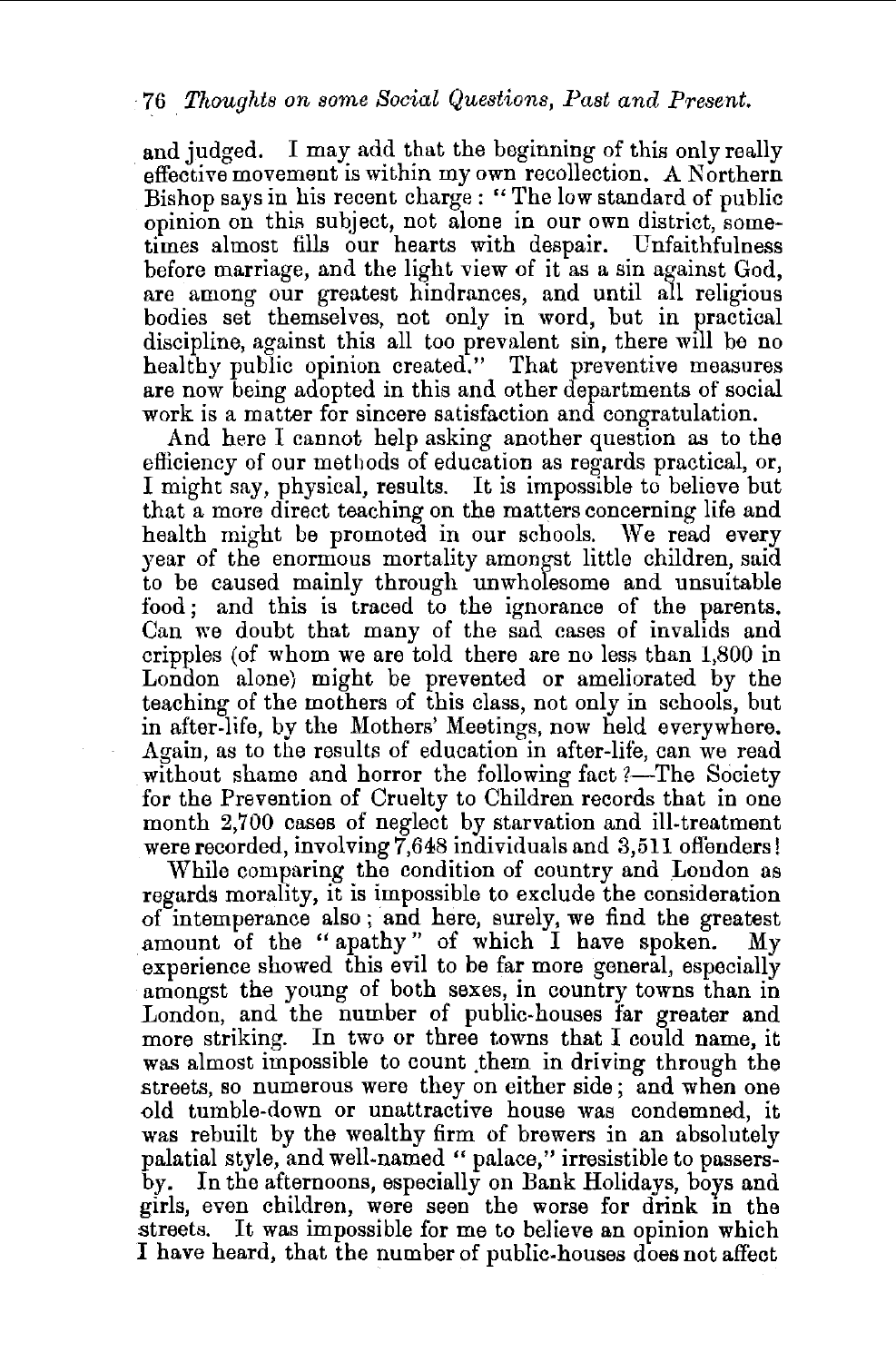the drinking of the population. It is supposed to be, and it may be, useless to quote statistics, but to my mind they are of overwhelming importance, and I will give a few, at least, of them which may be forgotten by some.

Our National Drink Bill amounted last year to over  $\pounds162,000,000$ . All the public-houses being supported by the working classes, they are thus responsible for their number, as whatever the rich may consume in drink, it is not procured there.

Out of 11,000 committals of women to Holloway Prison in the year 1899, there were 4,000 habitual drunkards; in one day 150 were in confinement, with from three to 65 convictions each, while more than half had three convictions within twelve months; 82 were received in one day. Then we are told that 60,000 children came to ill-usage through drunken parents ; and when we read the testimony of the inspectors of workhouses that total abstainers are not found amongst the inmates, can we avoid the conclusion that half of our State institutions and hospitals might be closed if the evil of drink were suppressed, for it is a well-known fact that the larger proportion of inmates in both are driven there as the result of immoderate drinking? The testimony of some of our excellent matrons of the modern Poor Law infirmaries confirms this sad fact after years of experience in this department of work. As regards the two other vices of gambling and betting, they may have become less prevalent among the upper and middle classes than in past generations, but have they not largely increased in the lower classes, as a glance at the police-court reports will swiftly prove, these temptations being the cause of so many crimes ?

Another matter I must name, in which, I believe, no one will contend that we have improved, is that of domestic service. I, who can look back for more than seventy years, recall with gratitude the excellence of those who served us and my grandparents, including our valued old nurse. A lifelong service mdeed was hers, but, besides herself, there were many others (one of her family, even for forty years), as nursemaids, housemaids, and men-servants, whose stay with us was for over twenty years. It is rare now to find such contented devotion to one family and situation, and every year it becomes more so. The restless spirit of the age, with a love of " change," is especially remarkable in this class, with increased fastidiousness, independence, and a growing desire for liberty, amusement, and dress; and many of us are asking what will be the condition of matters in the course of this new century. The employment of Chinese, or coolies, or at least Germans, is foretold, and is not improbable, the latter being largely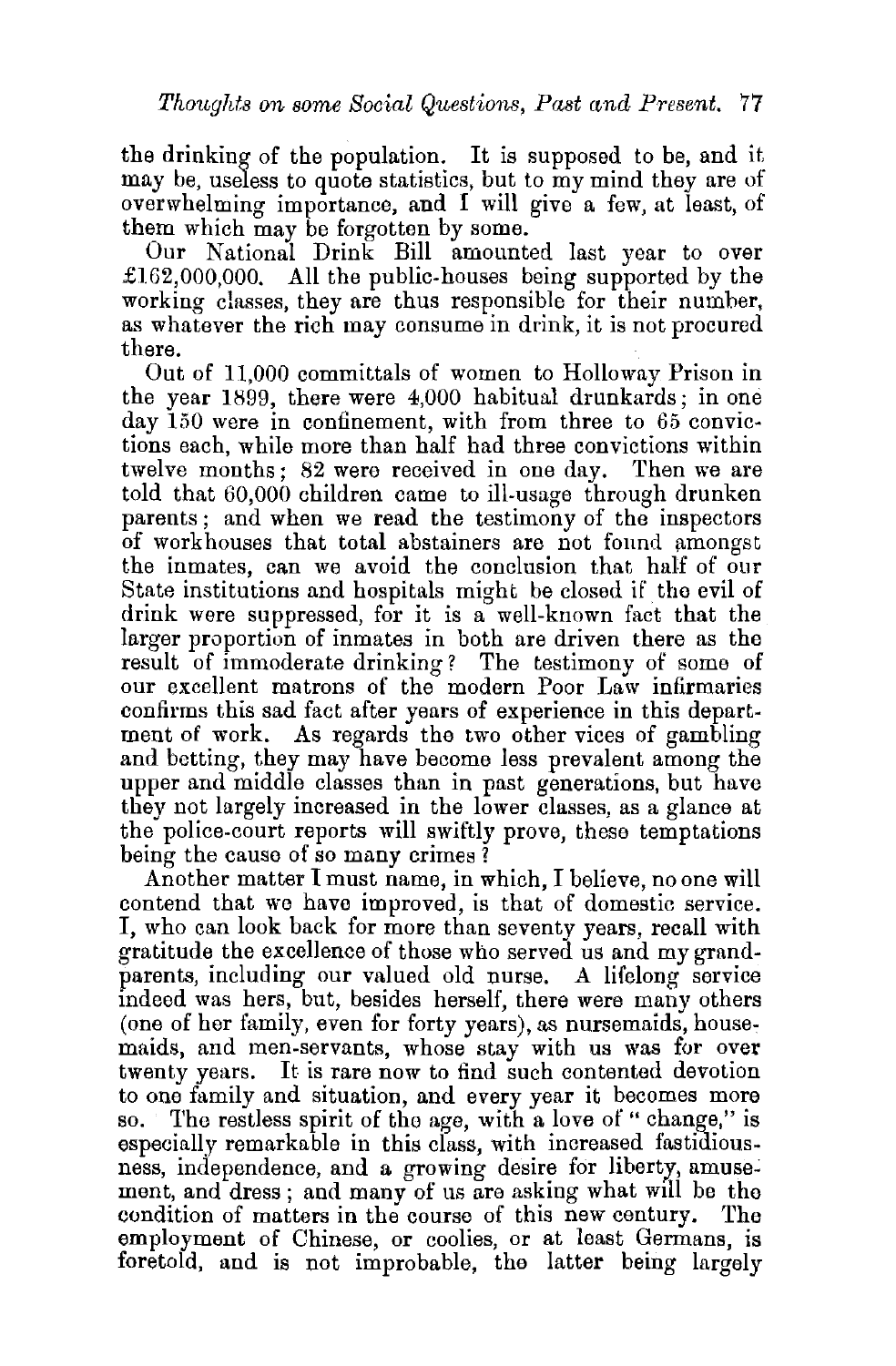engaged at present for domestic service.<sup>1</sup> As to a supply from those who are now being taught in Board-schools, there is little, or I may say nothing, to be hoped for, as they openly declare their determination *not* to "go to service." One of my recent cooks, who herself left school at ten years old to assist in earning for a widowed mother, told me that all her young nieces, of whom she had several, expressed the same resolve, and look forward, no doubt, to being "young ladies," with their titles, in shops, post-offices, or some similar employments, where, of course, the chief temptation and attraction is "evenings to themselves," though not "at home." Yet, I must add, this same cook read and wrote well, and had quite as much learning as was necessary for her position in life, even though French, drawing, and the piano were not added. This modern notion, new within the last fifty years, can surely not be considered an advance and improvement on old times. Greater liberty and less control, and even the suggestion that our maids should be addressed by their mistresses with the title of "miss," will, I believe, not avail to induce them to remain "in service," not even if pianofortes and bicycles, and the abolition of the things now called "caps," are added to the list of bribes held out.<sup>2</sup> I cannot help wondering sometimes if mistresses recommended or required the present fashion of frizzled hair (exactly like the woolly heads of negroes), it would be willingly adopted by our maids.

There is one more point connected with our servants to which I must allude, and which can hardly be considered an improvement on old times-viz., the great increase of correspondence which has taken place, and which, I believe, is in great measure caused or encouraged by some societies and plans which are connected with young servants, and which arrange for correspondence with them. It may do good and be a help to some, but I cannot help thinking that at least it must take up a large amount of time which ought to be given to their employers. I have known of weekly and daily letters, which, of course, have to be answered.

It strikes me sometimes that there is something to be said in excuse for the failings of domestic service, and that is in the unreality that almost necessarily pervades it, the members wearing, as it were, a mask, and never appearing as their real selves or with their natural manners and voices, being, in fact, what one may describe as two personalities—above stairs and

<sup>&</sup>lt;sup>1</sup> The entire discontinuance of the terms "master" and "mistress" is surely another striking sign of change in these relations.

<sup>&</sup>lt;sup>2</sup> I have recently heard of two parlour-maids who advertised and received forty and fifty replies, some ladies going in carriages and bicycles to interview them. No wonder that wages are rapidly mounting up 1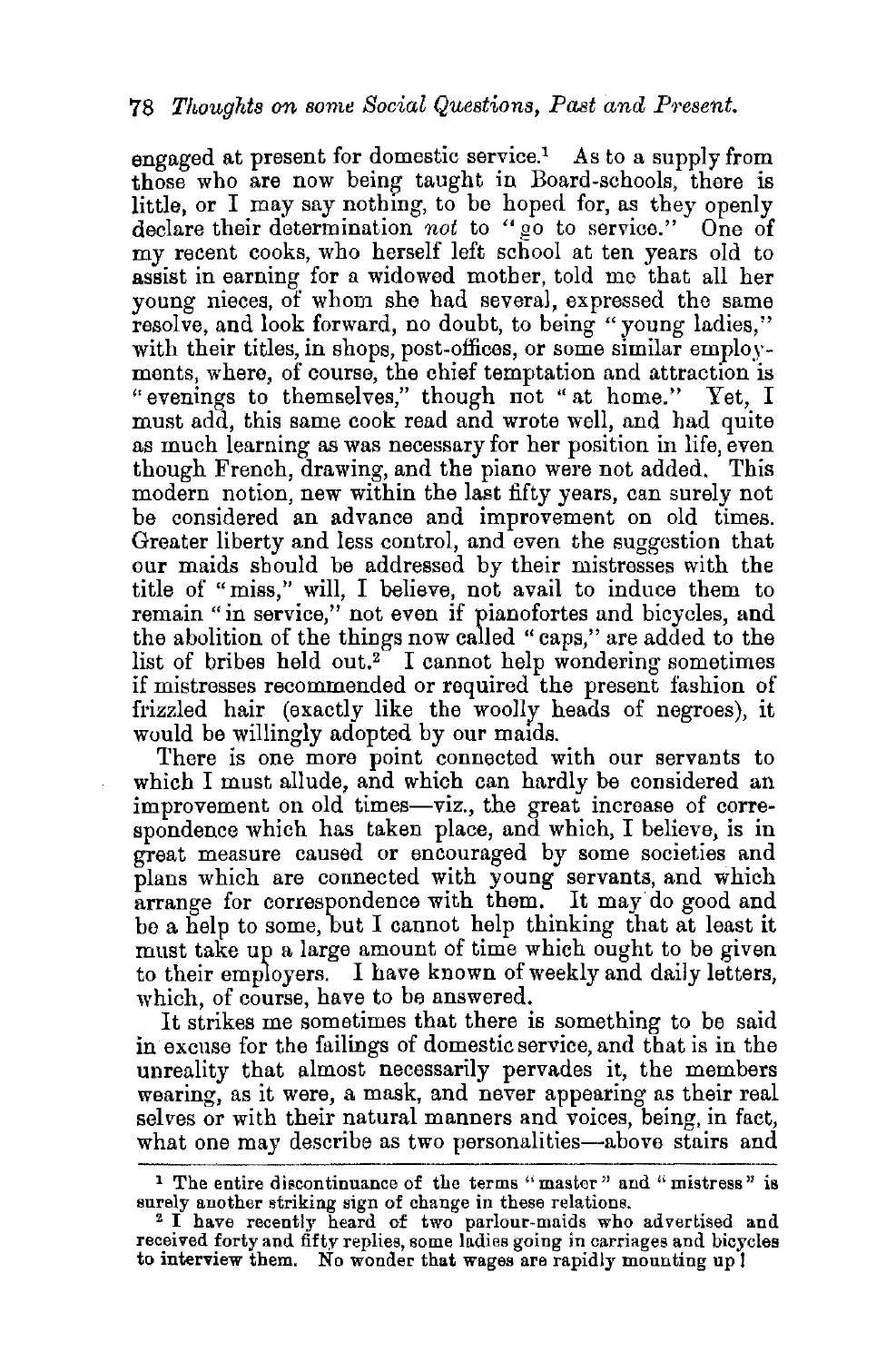below. Everyone must have noticed the change that occurs when in the presence of their masters and mistresses, and this change cannot be conducive to an open and honest character and deportment. It has sometimes occurred to me if this may not be true also with regard to those who surround Royalty. Are *they* seen, as a rule, in their real selves, or with a mask on?

There is surely one other remarkable change in the servants of the present day-as to Bible-reading, which was the habit formerly on Sundays, but is now almost entirely superseded by magazines, or even the Sunday paper. But is not this the case also with all classes ?

There is one more subject I must touch upon in connection with past and present, and that is dress. It is many years since *l* wrote a leaflet on this matter for a small society which was started, and I was asked to assist; but, like all similar efforts, it proved fruitless, and came to nothing in striving against the all-powerful force of fashion. It is surely remarkable, on looking upon old records showing women's dress during many generations, to find the prevailing hideousness and folly of almost all the fashions which have found favour  $-$ or, at least, have been adopted $-$ by all. One of my sisters, who was given to collecting, made drawings of costumes from the earliest times, and throughout the whole series the prevalence of ugly, and even preposterous, fashions is the impression left by them. Whatever the artistic tastes and knowledge may have been of the Great Masters who painted these portraits, we find the same disregard of beauty and proportion. But what strikes me as so remarkable in this fact is that the same thing is true at the present day, when art schools are to be found all through the country, and where one would suppose that art principles would be taught and recognised, even in connection with dress. But, instead of this, what do we find? Can anything be more utterly at variance with all such principles as the fashions of even the last few years, when hats of enormous dimensions tower upon the heads of delicate and slender girls, and even children, and bonnets with standing plumes which almost rival in height the soldiers' bearskins? I have often been tempted to suggest to Mr. Punch that he should take up the subject of these foolish exaggerations of head-dress, and hint that the towering black plumes at present in fashion must be those of the discarded ornaments of hearses, now, happily, things of the past. Then, as to garments : We have gone from the extreme of the most enormous skirts, distended on crinolines, to those of such narrow dimensions that not a fold is to be seen in them, tightly stretched,